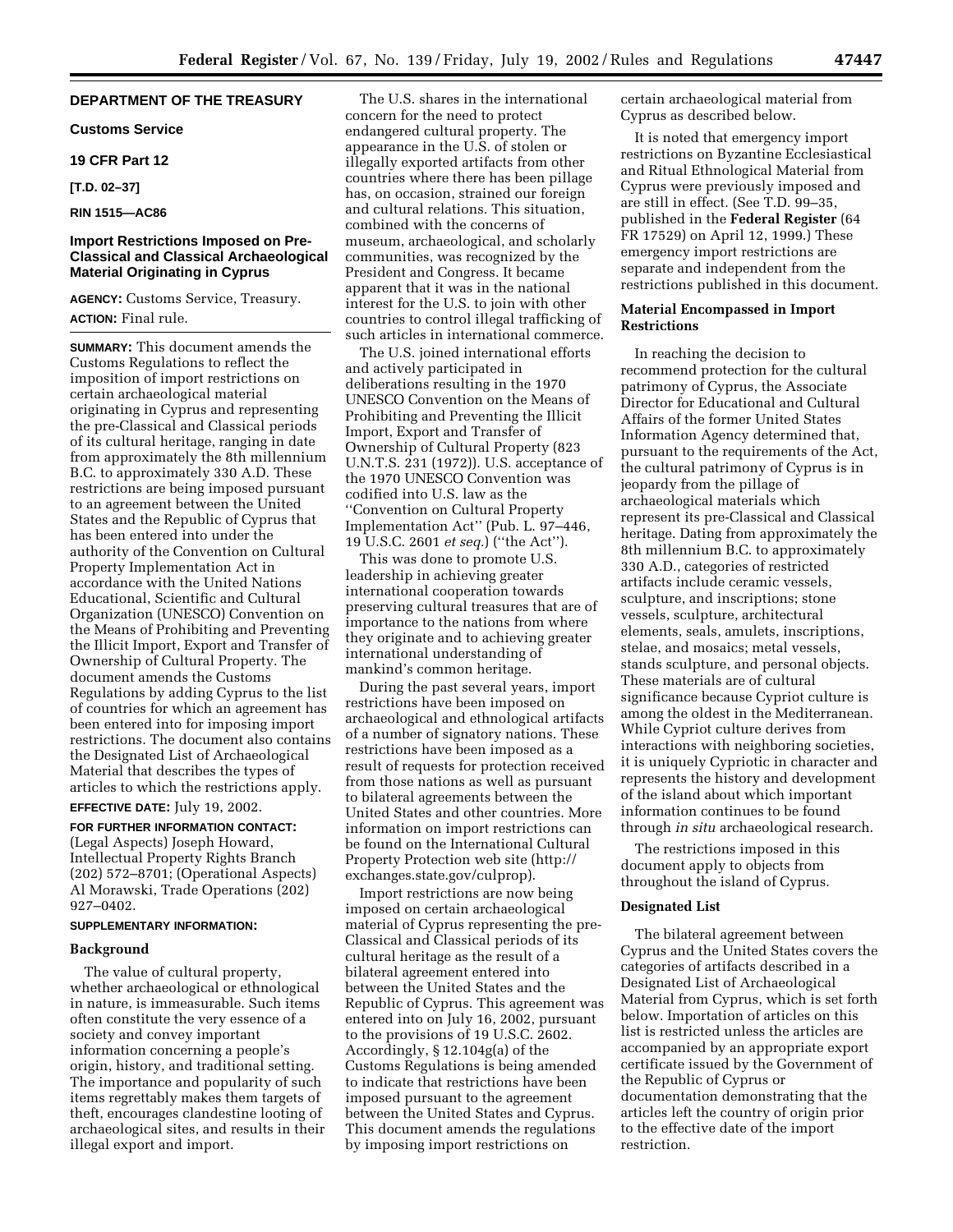# **Archaeological Material From Cyprus Representing Pre-Classical and Classical Periods Ranging in Date From Approximately the 8th Millennium B.C. to Approximately 330 A.D.**

# *I. Ceramic*

## A. Vessels

*1. Neolithic and Chalcolithic (c. 7500– 2300 B.C.)*—Bowls and jars, including spouted vessels. Varieties include Combed ware, Black Lustrous ware, Red Lustrous ware, and Red-on-White painted ware. Approximately 10–24 cm in height.

*2. Early Bronze Age (c. 2300–1850 B.C.)*—Forms are hand-made and include bowls, jugs, juglets, jars, and specialized forms, such as askoi, pyxides, gourd-shape, multiple-body vessels, and vessels with figurines attached. Cut-away spouts, multiple spouts, basket handles, and round bases commonly occur. Incised, punctured, molded, and applied ornament, as well as polishing and slip, are included in the range of decorative techniques. Approximately 13–60 cm in height.

*3. Middle Bronze Age (c. 1850–1550 B.C.)*—Forms are hand-made and include bowls, jugs, juglets, jars, zoomorphic askoi, bottles, amphorae, and amphoriskoi. Some have multiple spouts and basket or ribbon handles. Decorative techniques include red and brown paint, incised or applied decoration, and polishing. Varieties include Red Polished ware, White Painted ware, Black Slip ware, Red Slip ware, and Red-on-Black ware. Approximately 4–25 cm in height.

*4. Late Bronze Age (c. 1550–1050 B.C.)*—Forms include bowls, jars, jugs and juglets, tankards, rhyta, bottles, kraters, alabastra, stemmed cups, cups, stirrup jars, amphorae, and amphoriskoi. A wide variety of spouts, handles, and bases are common. Zoomorphic vessels also occur. Decorative techniques include painted design in red or brown, polishing, and punctured or incised decoration. Varieties include White Slip, Base Ring ware, White Shaved ware, Red Lustrous ware, Bichrome Wheel-made ware, and Proto-White Painted ware. Some examples of local or imported Mycenaean Late Helladic III have also been found. Approximately 5–50 cm in height.

*5. Cypro-Geometric I–III (c. 1050–750 B.C.)*—Forms include bowls, jugs, juglets, jars, cups, skyphoi, amphorae, amphoriskos, and tripods. A variety of spouts, handles and base forms are used. Decorative techniques include paint in dark brown and red, ribbing, polish, and applied projections.

Varieties include White Painted I–II wares, Black Slip I–II wares, Bichrome II–III wares, and Black-on-Red ware. Approximately 7–30 cm in height.

*6. Cypro-Archaic I–II (c. 750–475 B.C.)*—Forms include bowls, plates, jugs and juglets, cups, kraters, amphoriskoi, oinochoe, and amphorae. Many of the forms are painted with bands, lines, concentric circles, and other geometric and floral patterns. Animal designs occur in the Free Field style. Molded decoration in the form of female figurines may also be applied. Red and dark brown paint is used on Bichrome ware. Black paint on a red polished surface is common on Black-on-Red ware. Other varieties include Bichrome Red, Polychrome Red, and Plain White. Approximately 12–45 cm in height.

*7. Cypro-Classical I–II (c. 475–325 B.C.)*—Forms include bowls, shallow dishes, jugs and juglets, oinochoai, and amphorae. The use of painted decoration in red and brown, as well as blue/green and black continues. Some vessels have molded female figurines applied. Decorative designs include floral and geometric patterns. Burnishing also occurs. Varieties include Polychrome Red, Black-on-Red, Polychrome Red, Stroke Burnished, and White Painted wares. Approximately 6– 40 cm in height.

*8. Hellenistic (c. 325 B.C.–50 B.C.)*— Forms include bowls, dishes, cups, unguentaria, jugs and juglets, pyxides, and amphorae. Most of the ceramic vessels of the period are undecorated. Those that are decorated use red, brown, or white paint in simple geometric patterns. Ribbing is also a common decorative technique. Some floral patterns are also used. Varieties include Glazed Painted ware and Glazed ware. Imports include Megarian bowls. Approximately 5–25 cm in height.

*9. Roman (c. 50 B.C.–330 A.D.)*— Forms include bowls, dishes, cups, jugs and juglets, unguentaria, amphora, and cooking pots. Decorative techniques include incision, embossing, molded decoration, grooved decoration, and paint. Varieties include Terra Sigillata and Glazed and Green Glazed wares. Approximately 5–55 cm in height.

#### B. Sculpture

*1. Terracotta Figurines* (small statuettes)

(a) Neolithic to Late Bronze Age (c. 7500–1050 B.C.)—Figurines are small, hand-made, and schematic in form. Most represent female figures, often standing and sometimes seated and giving birth or cradling an infant. Features and attributes are marked with incisions or paint. Figurines occur in Red-on-White ware, Red Polished ware,

Red-Drab Polished ware, and Base Ring ware. Approximately 10–25 cm in height.

(b) Cypro-Geometric to Cypro-Archaic (c. 1050–475 B.C.)—Figurines show a greater diversity of form than earlier figurines. Female figurines are still common, but forms also include male horse-and-rider figurines; warrior figures; animals such as birds, bulls and pigs; tubular figurines; boat models; and human masks. In the Cypro-Archaic period, terra cotta models illustrate a variety of daily activities, including the process of making pottery and grinding grain. Other examples include musicians and men in chariots. Approximately 7–19 cm in height.

(c) Cypro-Classical to Roman (c. 475 B.C.–330 A.D.)—Figurines mirror the classical tradition of Greece and Roman. Types include draped women, nude youths, and winged figures. Approximately 9–20 cm in height.

*2. Large Scale Terracotta Figurines*— Dating to the Cypro-Archaic period (c. 750–475 B.C.), full figures about half life-size, are commonly found in sanctuaries. Illustrated examples include the head of a woman decorated with rosettes and a bearded male with spiral-decorated helmet. Approximately 50–150 cm in height.

*3. Funerary Statuettes*—Dating to the Cypro-Classical period (c. 475–325 B.C.), these illustrate both male and female figures draped, often seated, as expressions of mourning. Approximately 25–50 cm in height.

#### C. Inscriptions

Writing on clay is restricted to the Late Bronze Age (c. 1550–1050 B.C.). These occur on clay tablets, weights, and clay balls. Approximately 2–7 cm in height.

## *II. Stone*

#### A. Vessels

Ground stone vessels occur from the Neolithic to the Hellenistic period (c. 7500–50 B.C.). Early vessels are from local hard stone. Most are bowl-shaped; some are trough-shaped with spouts and handles. Neolithic vessels often have incised or perforated decoration. Late Bronze Age vessels include amphoriskoi and kraters with handles. Sometimes these have incised decoration. Alabaster was also used for stone vessels in the Late Bronze Age and Hellenistic period. In the latter period, stone vessels are produced in the same shapes as ceramic vessels: amphorae, unguentaria, etc. Approximately 10–30 cm in height.

#### B. Sculpture

1. *Neolithic to Chalcolithic (c. 7500– 2300 B.C.)*—Forms include small scale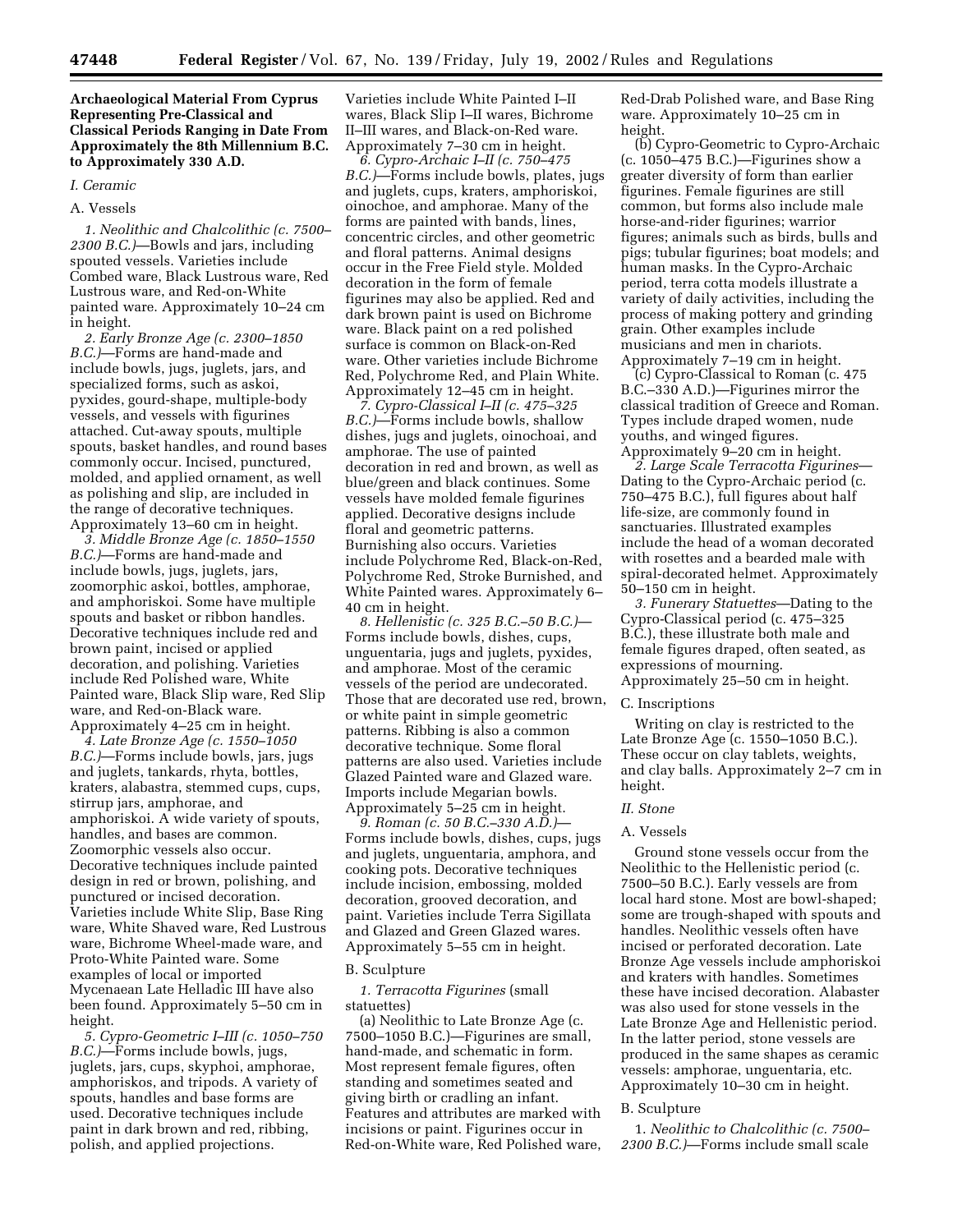human heads, fiddle-shaped human figures, steatopygous female figures, cruciform idols with incised decoration, and animal figures. Andesite and limestone are commonly used in these periods. Approximately 5–30 cm in height.

2. *Cypro-Classical* (c. 475–325 B.C.)— Small scale to life-size human figures, whole and fragments, in limestone and marble, are similar to the Classical tradition in local styles. Examples include the limestone head of a youth in Neo-Cypriote style, votive female figures in Proto-Cypriot style, a kouros in Archaic Greek style, statues and statuettes representing Classical gods such as Zeus and Aphrodite, as well as portrait heads of the Greek and Roman periods. Approximately 10–200 cm in height.

C. Architectural Elements

Sculpted stone building elements occur from the 5th century B.C. through the 3rd century A.D. These include columns and column capitals, relief decoration, chancel panels, window frames, revetments, offering tables, coats of arms, and gargoyles.

#### D. Seals

Dating from the Neolithic (7500 B.C.) through 3rd century A.D., conical seals, scarabs, cylinder seals, and bread stamps are incised with geometric decoration, pictoral scenes, and inscriptions. Approximately 2–12 cm in height.

### E. Amulets and Pendants

Dating to the Chalcolithic period, these pendants are made of picrolite and are oval or rectangular in form. Approximately 4–5 cm in length.

#### F. Inscriptions

Inscribed stone materials date from the 6th century B.C. through the 3rd century A.D. During the Cypro-Classical period, funerary stelae, and votive plaques were inscribed. From the 1st to the 3rd century A.D. funerary plaques, mosaic floors, and building plaques were inscribed.

## G. Funerary Stelae (uninscribed)

Funerary stelae date from the 6th century B.C. to the end of the Hellenistic period (c. 50 B.C.). Marble and other stone sculptural monuments have relief decoration of animals or human figures seated or standing. Stone coffins also have relief decoration. Approximately 50–155 cm in height.

#### H. Floor Mosaics

Floor mosaics date as early as the 4th century B.C. in domestic and public contexts and continue to be produced through the 3rd century A.D. Examples include the mosaics at Nea Paphos, Kourion, and Kouklia.

## *III. Metal*

### A. Copper/Bronze

*1. Vessels*—Dating from the Bronze Age (c. 2300 B.C.) through the 3rd century A.D., bronze vessel forms include bowls, cups, amphorae, jugs, juglets, pyxides, dippers, lamp stands, dishes, and plates. Approximately 4–30 cm in height.

*2. Bronze Stands*—Dating from the Late Bronze Age (c. 1550 B.C.) through the end of the Classical period (c. 325 B.C.), are bronze stands with animal decoration.

*3. Sculpture*—Dating from the Late Bronze Age (c. 1550) to the end of the Hellenistic period (c. 50 B.C.), small figural sculpture includes human forms with attached attributes such as spears or goblets, animal figures, animal- and vessel-shaped weights, and Classical representations of gods and mythological figures. Approximately 5– 25 cm in height.

4. *Personal Objects*—Dating from the Early Bronze Age (c. 2300 B.C.) to the end of the Roman period (330 A.D.), forms include toggle pins, straight pins, fibulae, and mirrors.

### B. Silver

1. *Vessels*—Dating from the Bronze Age (c. 2300 B.C.) through the end of the Roman period (330 A.D.), forms include bowls, dishes, coffee services, and ceremonial objects such as incense burners. These are often decorated with molded or incised geometric motifs or figural scenes.

2. *Jewelry*—Dating from the Cypro-Geometric period (c. 1050 B.C.) through the end of the Roman period (330 A.D.), forms include fibulae, rings, bracelets, and spoons.

#### C. Gold Jewelry

Gold jewelry has been found on Cyprus from the Early Bronze Age (c. 2300 B.C.) through the end of the Roman period (330 A.D.). Items include hair ornaments, bands, frontlets, pectorals, earrings, necklaces, rings, pendants, plaques, beads, and bracelets.

# **Inapplicability of Notice and Delayed Effective Date**

Because the amendment to the Customs Regulations contained in this document imposing import restrictions

on the above-listed cultural property of Cyprus is being made in response to a bilateral agreement entered into in furtherance of the foreign affairs interests of the United States, pursuant to the Administrative Procedure Act, (5 U.S.C. 553(a)(1)), no notice of proposed rulemaking or public procedure is necessary. For the same reason, a delayed effective date is not required pursuant to 5 U.S.C. 553(d)(3).

# **Regulatory Flexibility Act**

Because no notice of proposed rulemaking is required, the provisions of the Regulatory Flexibility Act (5 U.S.C. 601 *et seq.*) do not apply. Accordingly, this final rule is not subject to the regulatory analysis or other requirements of 5 U.S.C. 603 and 604.

### **Executive Order 12866**

This amendment does not meet the criteria of a ''significant regulatory action'' as described in E.O. 12866.

#### **Drafting Information**

The principal author of this document was Bill Conrad, Regulations Branch, Office of Regulations and Rulings, U.S. Customs Service. However, personnel from other offices participated in its development.

# **List of Subjects in 19 CFR Part 12**

Customs duties and inspections, Imports, Cultural property.

## **Amendment to the Regulations**

Accordingly, Part 12 of the Customs Regulations (19 CFR Part 12) is amended as set forth below:

# **PART 12—[AMENDED]**

1. The general authority and specific authority citations for Part 12, in part, continue to read as follows:

**Authority:** 5 U.S.C. 301, 19 U.S.C. 66, 1202 (General Note 22, Harmonized Tariff Schedule of the United States (HTSUS)), 1624;

\* \* \* \* \*

Sections 12.104 through 12.104i also issued under 19 U.S.C. 2612; \* \* \* \* \*

# **§ 12.104g [Amended]**

2. In § 12.104g, paragraph (a), the list of agreements imposing import restrictions on described articles of cultural property of State Parties, is amended by adding Cyprus in appropriate alphabetical order as follows: